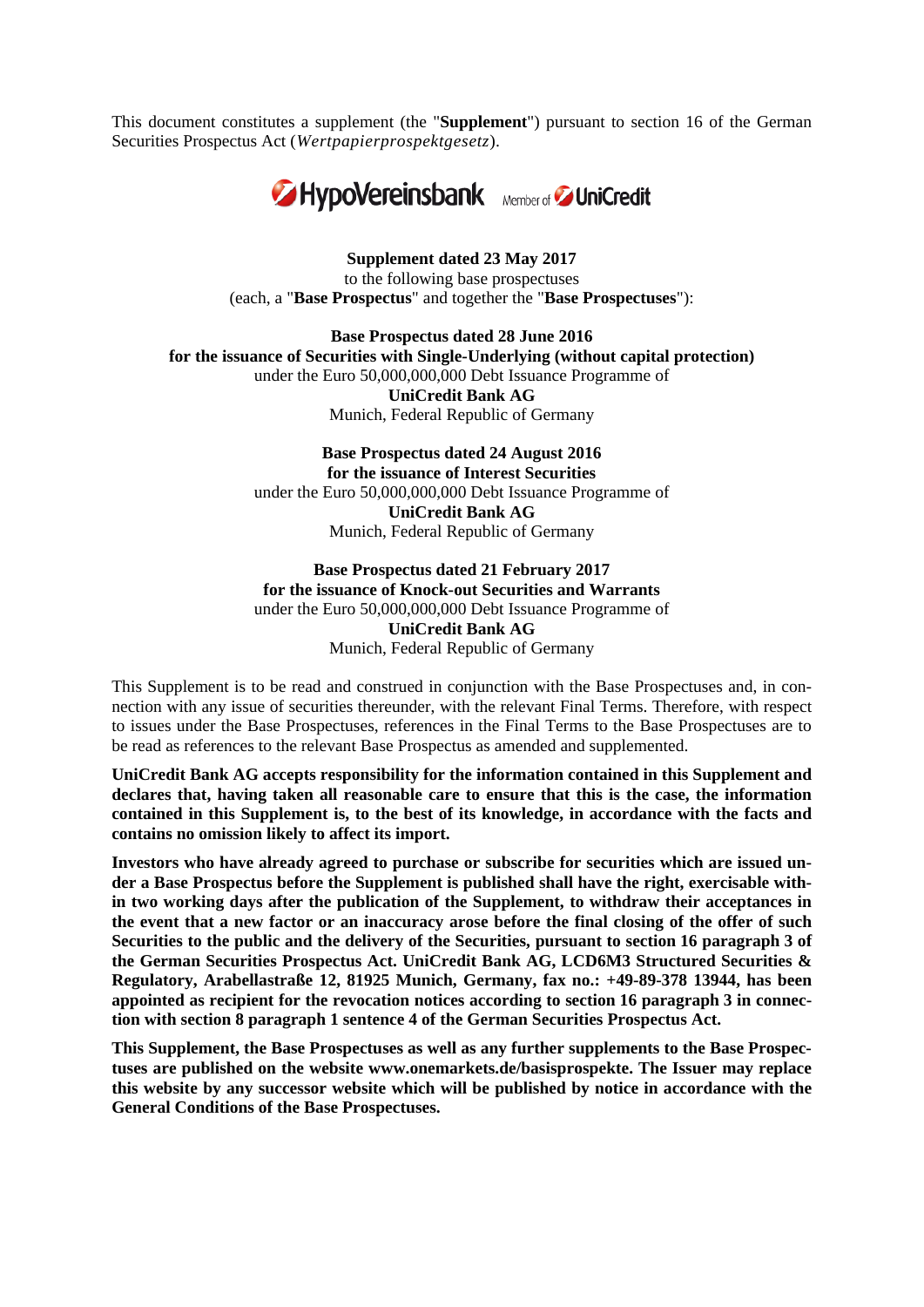- A) On 21 April 2017 UniCredit Bank AG has published its new registration document dated 21 April 2017 which shall replace the registration document of UniCredit Bank AG dated 22 April 2016. In order to incorporate the updated issuer-related information contained therein into the Base Prospectuses, the following amendments to the Base Prospectuses shall be made:
- 1. In all Base Prospectuses, the references to the registration document of UniCredit Bank AG dated 22 April 2016 shall be replaced by references to the registration document of UniCredit Bank AG dated 21 April 2017.
- 2. In all Base Prospectuses, Element B.4b of the Summary shall be replaced by the following:

| B.4b | Known      | trends The performance of HVB Group will also in 2017 depend on the                |
|------|------------|------------------------------------------------------------------------------------|
|      | affecting  | the future development on the financial and capital markets, and the               |
|      |            | issuer and the real economy as well as on the imponderables related. In this envi- |
|      | industries | in   ronment, HVB Group reviews its business strategy on a regular as              |
|      |            | which it operates well as on an ad hoc basis and adopts it where necessary.        |
|      |            |                                                                                    |

3. In all Base Prospectuses, Element B.9 of the Summary shall be replaced by the following:

| B.9 |          | Profit forecast or   Not applicable; profit forecasts or estimates are not prepared by the |
|-----|----------|--------------------------------------------------------------------------------------------|
|     | estimate | Issuer.                                                                                    |

4. In all Base Prospectuses, Element B.10 of the Summary shall be replaced by the following:

| <b>B.10</b><br>on<br>mation |  |  | Nature of any Not applicable; Deloitte GmbH Wirtschaftsprüfungsgesellschaft,<br>qualifications in $\vert$ the independent auditor ( <i>Wirtschaftsprüfer</i> ) of UniCredit Bank, has<br>the audit report audited the consolidated financial statements ( <i>Konzernabschluss</i> )<br>historical of HVB Group for the financial year ended 31 December 2015 and<br>financial infor- for the financial year ended 31 December 2016 and the unconsoli-<br>dated financial statement ( <i>Einzelabschluss</i> ) of UniCredit Bank for<br>the financial year ended 31 December 2016 and has in each case<br>issued an unqualified audit opinion thereon. |
|-----------------------------|--|--|-------------------------------------------------------------------------------------------------------------------------------------------------------------------------------------------------------------------------------------------------------------------------------------------------------------------------------------------------------------------------------------------------------------------------------------------------------------------------------------------------------------------------------------------------------------------------------------------------------------------------------------------------------|
|-----------------------------|--|--|-------------------------------------------------------------------------------------------------------------------------------------------------------------------------------------------------------------------------------------------------------------------------------------------------------------------------------------------------------------------------------------------------------------------------------------------------------------------------------------------------------------------------------------------------------------------------------------------------------------------------------------------------------|

5. In all Base Prospectuses, Element B.12 of the Summary shall be replaced by the following:

| <b>B.12</b> | Selected histori-<br>cal key financial<br>information | <b>Consolidated Financial Highlights as of 31 December 2016</b> |                                 |                                           |
|-------------|-------------------------------------------------------|-----------------------------------------------------------------|---------------------------------|-------------------------------------------|
|             |                                                       | Key performance indica-<br>tors                                 | $1/1/2016 -$<br>31/12/2016*     | $1/1/2015 -$<br>$31/12/2015$ <sup>†</sup> |
|             |                                                       | Net operating profit $^{1)}$                                    | €1,096m                         | $\bigoplus$ 83m                           |
|             |                                                       | Profit before tax                                               | €297m                           | €776m                                     |
|             |                                                       | Consolidated profit                                             | €157m                           | €750m                                     |
|             |                                                       | Earnings per share                                              | $\bigoplus$ , 19                | $\bigoplus .93$                           |
|             |                                                       |                                                                 |                                 |                                           |
|             |                                                       | <b>Balance sheet figures</b>                                    | 31/12/2016                      | 31/12/2015                                |
|             |                                                       | Total assets                                                    | € $02,090$ m                    | €298,745m                                 |
|             |                                                       | Shareholders' equity                                            | €20,420m                        | €20,766m                                  |
|             |                                                       |                                                                 |                                 |                                           |
|             |                                                       | <b>Key capital ratios</b>                                       | 31/12/2016                      | 31/12/2015                                |
|             |                                                       | Common Equity<br>Tier 1<br>capital                              | $\text{E}$ 6,611m <sup>2)</sup> | $\text{E}9,564\text{m}^3$                 |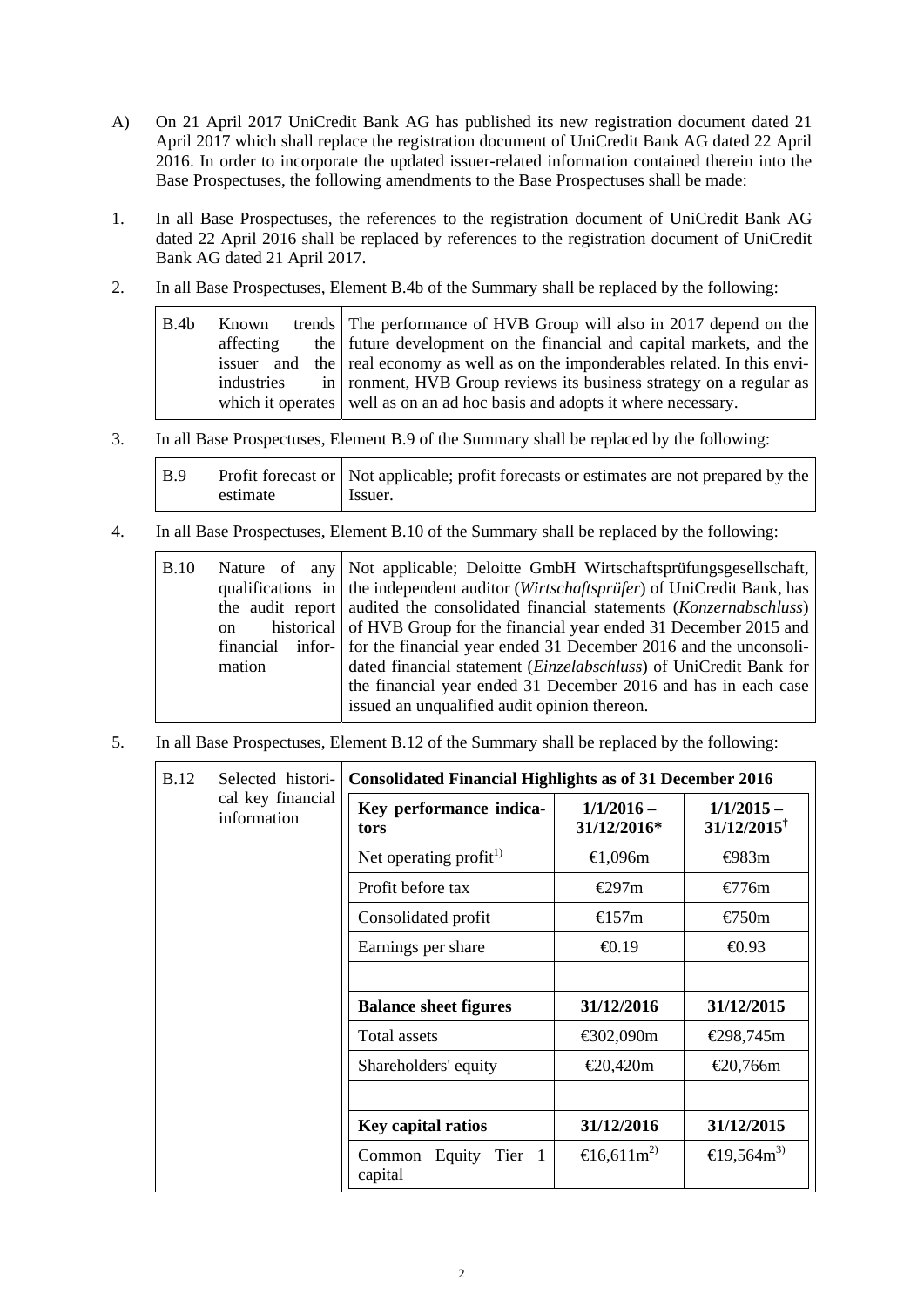|                                                                         | Core capital (Tier 1 capi-<br>tal)                                                                                                                                                                                                                                                                          | $\text{E}$ 16,611m <sup>2)</sup> | €19,564 $m$ <sup>3)</sup> |
|-------------------------------------------------------------------------|-------------------------------------------------------------------------------------------------------------------------------------------------------------------------------------------------------------------------------------------------------------------------------------------------------------|----------------------------------|---------------------------|
|                                                                         | Risk-weighted assets<br>$(in-$<br>cluding equivalents<br>for<br>market risk and operational<br>risk)                                                                                                                                                                                                        | €81,575m                         | €78,057m                  |
|                                                                         | Common Equity Tier 1<br>capital ratio <sup>4)</sup>                                                                                                                                                                                                                                                         | $20.4\%^{2}$                     | $25.1\%$ <sup>3)</sup>    |
|                                                                         | Core capital ratio (Tier 1<br>ratio) <sup>4)</sup>                                                                                                                                                                                                                                                          | $20.4\%^{2}$                     | $25.1\%^{3}$              |
|                                                                         | ∗<br>Figures shown in this column are audited and taken from the consolidated<br>financial statements of HVB Group for the financial year ended 31 Decem-<br>ber 2016.                                                                                                                                      |                                  |                           |
|                                                                         | Ť<br>Figures shown in this column are audited and taken from the consolidated<br>financial statements of HVB Group for the financial year ended 31 Decem-<br>ber 2015.                                                                                                                                      |                                  |                           |
|                                                                         | 1)<br>Net operating profit results from the P/L line items net interest, dividends<br>and other income from equity investments, net fees and commissions, net<br>trading income, net other expenses/income, operating costs and net write-<br>downs of loans and provisions for guarantees and commitments. |                                  |                           |
|                                                                         | 2)<br>in accordance with the consolidated financial statements of HVB Group for<br>the financial year ended 31 December 2016 approved by the Supervisory<br>Board of UniCredit Bank AG.                                                                                                                     |                                  |                           |
|                                                                         | 3)<br>in accordance with the consolidated financial statements of HVB Group for<br>the financial year ended 31 December 2015 approved by the Supervisory<br>Board of UniCredit Bank AG.                                                                                                                     |                                  |                           |
|                                                                         | 4)<br>calculated on the basis of risk-weighted assets, including equivalents for<br>market risk and operational risk.                                                                                                                                                                                       |                                  |                           |
| <b>Statement</b><br>with<br>regard<br>to<br>no<br>material adverse      | There has been no material adverse change in the prospects of<br>HVB Group since 31 December 2016, the date of its last published<br>audited financial statements.                                                                                                                                          |                                  |                           |
| change<br>in<br>the<br>prospects of the<br>issuer since the             |                                                                                                                                                                                                                                                                                                             |                                  |                           |
| date of its last<br>published audit-                                    |                                                                                                                                                                                                                                                                                                             |                                  |                           |
| financial<br>ed<br>statements or a<br>description<br>of                 |                                                                                                                                                                                                                                                                                                             |                                  |                           |
| material<br>any<br>adverse change                                       |                                                                                                                                                                                                                                                                                                             |                                  |                           |
| Description<br>of<br>significant<br>change in<br>the<br>financial posi- | There has been no significant change in the financial position of<br>HVB Group which has occurred since 31 December 2016.                                                                                                                                                                                   |                                  |                           |
| tion subsequent<br>the period<br>to<br>covered by the                   |                                                                                                                                                                                                                                                                                                             |                                  |                           |
| historical finan-<br>cial information                                   |                                                                                                                                                                                                                                                                                                             |                                  |                           |

6. In all Base Prospectuses, Element B.15 of the Summary shall be replaced by the following: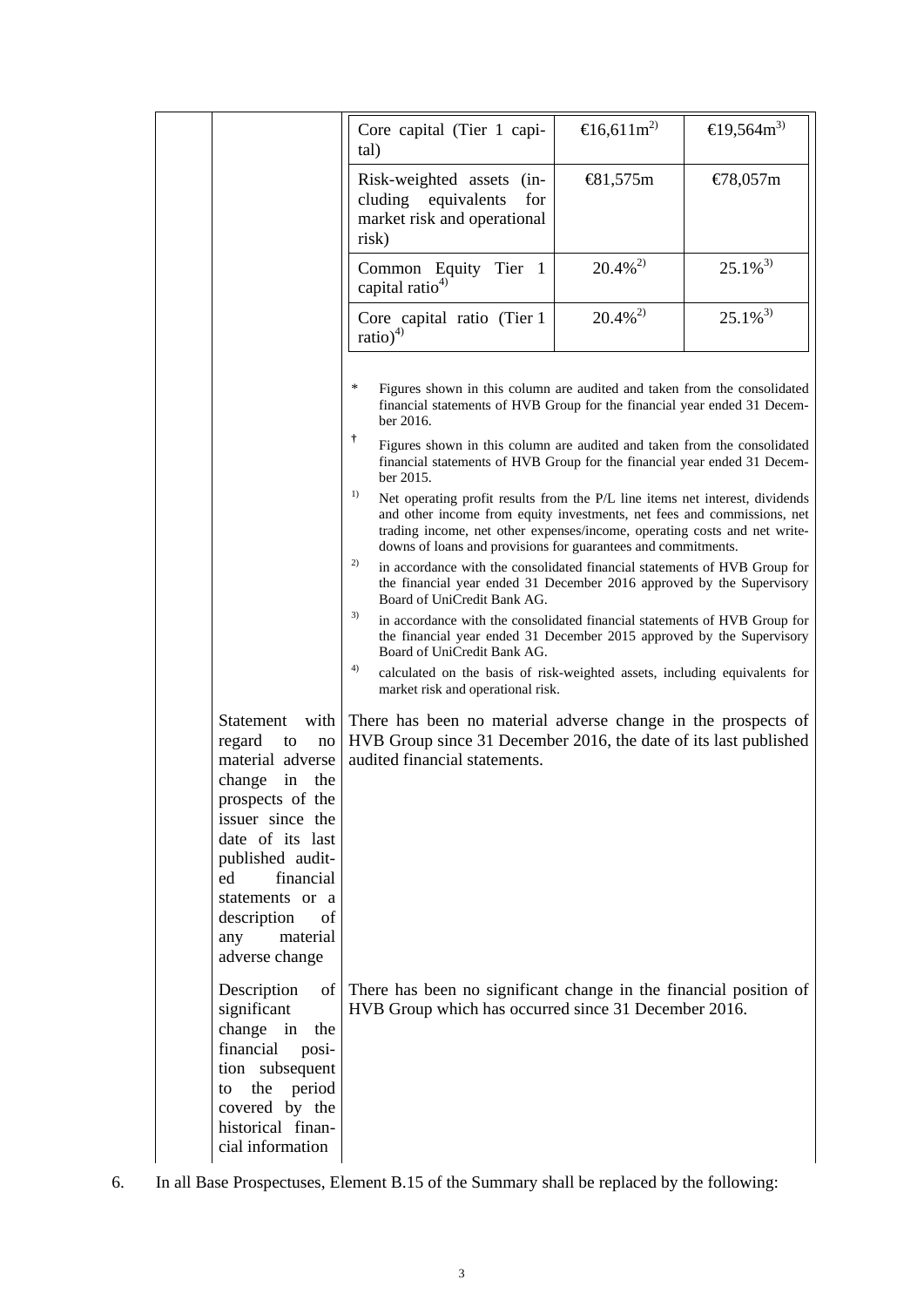| <b>B.15</b> | Principal activi-<br>ties | UniCredit Bank offers a comprehensive range of banking and fi-<br>nancial products and services to private, corporate and public sec-<br>tor customers, international companies and institutional customers.                                                                                                        |
|-------------|---------------------------|---------------------------------------------------------------------------------------------------------------------------------------------------------------------------------------------------------------------------------------------------------------------------------------------------------------------|
|             |                           | This range extends from mortgage loans, consumer loans, savings-<br>and-loan and insurance products, and banking services for private<br>customers through to business loans and foreign trade financing<br>and investment banking products for corporate customers.                                                |
|             |                           | In the private banking and wealth management customer segments,<br>UniCredit Bank offers comprehensive financial and asset planning<br>with needs-based advisory services by generalists and specialists.                                                                                                           |
|             |                           | HVB Group continues to be the centre of competence for the in-<br>ternational markets and investment banking operations of the en-<br>tire UniCredit. In addition, the Corporate $\&$ Investment Banking<br>business segment acts as a product factory for customers in the<br>Commercial Banking business segment. |

7. In all Base Prospectuses, Elements D.2 of the Summary shall be replaced by the following table:

| D.2 | Key information<br>on the key risks<br>that are specific<br>to the Issuer | Potential investors should be aware that in the case of the occur-<br>rence of one of the below mentioned risk factors the securities may<br>decline in value and that they may sustain a <b>total loss</b> of their in-<br>vestment.                                                                                                                                                                                                                                                                                |
|-----|---------------------------------------------------------------------------|----------------------------------------------------------------------------------------------------------------------------------------------------------------------------------------------------------------------------------------------------------------------------------------------------------------------------------------------------------------------------------------------------------------------------------------------------------------------------------------------------------------------|
|     |                                                                           | Macroeconomic Risk                                                                                                                                                                                                                                                                                                                                                                                                                                                                                                   |
|     |                                                                           | Risks from a deterioration in the macroeconomic development<br>and/or the financial markets and from geopolitical uncertainties.                                                                                                                                                                                                                                                                                                                                                                                     |
|     |                                                                           | <b>Systemic Risk</b>                                                                                                                                                                                                                                                                                                                                                                                                                                                                                                 |
|     |                                                                           | Risks from disruptions or the functional collapse of the financial<br>system or parts of it.                                                                                                                                                                                                                                                                                                                                                                                                                         |
|     |                                                                           | <b>Credit Risk</b>                                                                                                                                                                                                                                                                                                                                                                                                                                                                                                   |
|     |                                                                           | (i) Risks from changes in the credit rating of a contracting party<br>(borrower, counterparty, issuer or country); (ii) Risks from a dete-<br>rioration of the overall economic situation and negative effects on<br>the demand for credit and the solvency of the borrowers of HVB<br>Group; (iii) Risks from a decrease in value of credit collateral; (iv)<br>Risks from derivative/trading business; (v) Risks from intra-group<br>credit exposures; (vi) Risks from exposures to sovereigns / public<br>sector. |
|     |                                                                           | <b>Market Risk</b>                                                                                                                                                                                                                                                                                                                                                                                                                                                                                                   |
|     |                                                                           | (i) Risk of potential losses that can arise in response to adverse<br>changes in market prices, other price-influencing parameters or<br>trading-related events; (ii) Risk for trading and banking books<br>from a deterioration in market conditions; (iii) Interest rate and<br>foreign currency risk.                                                                                                                                                                                                             |
|     |                                                                           | <b>Liquidity Risk</b>                                                                                                                                                                                                                                                                                                                                                                                                                                                                                                |
|     |                                                                           | (i) Risk that the HVB Group will not be able to meet its payment<br>obligations on time or in full; (ii) Risks from the procurement of<br>liquidity; (iii) Risks from intra-group liquidity transfers; (iv) Mar-<br>ket liquidity risk.                                                                                                                                                                                                                                                                              |
|     |                                                                           | <b>Operational Risk</b>                                                                                                                                                                                                                                                                                                                                                                                                                                                                                              |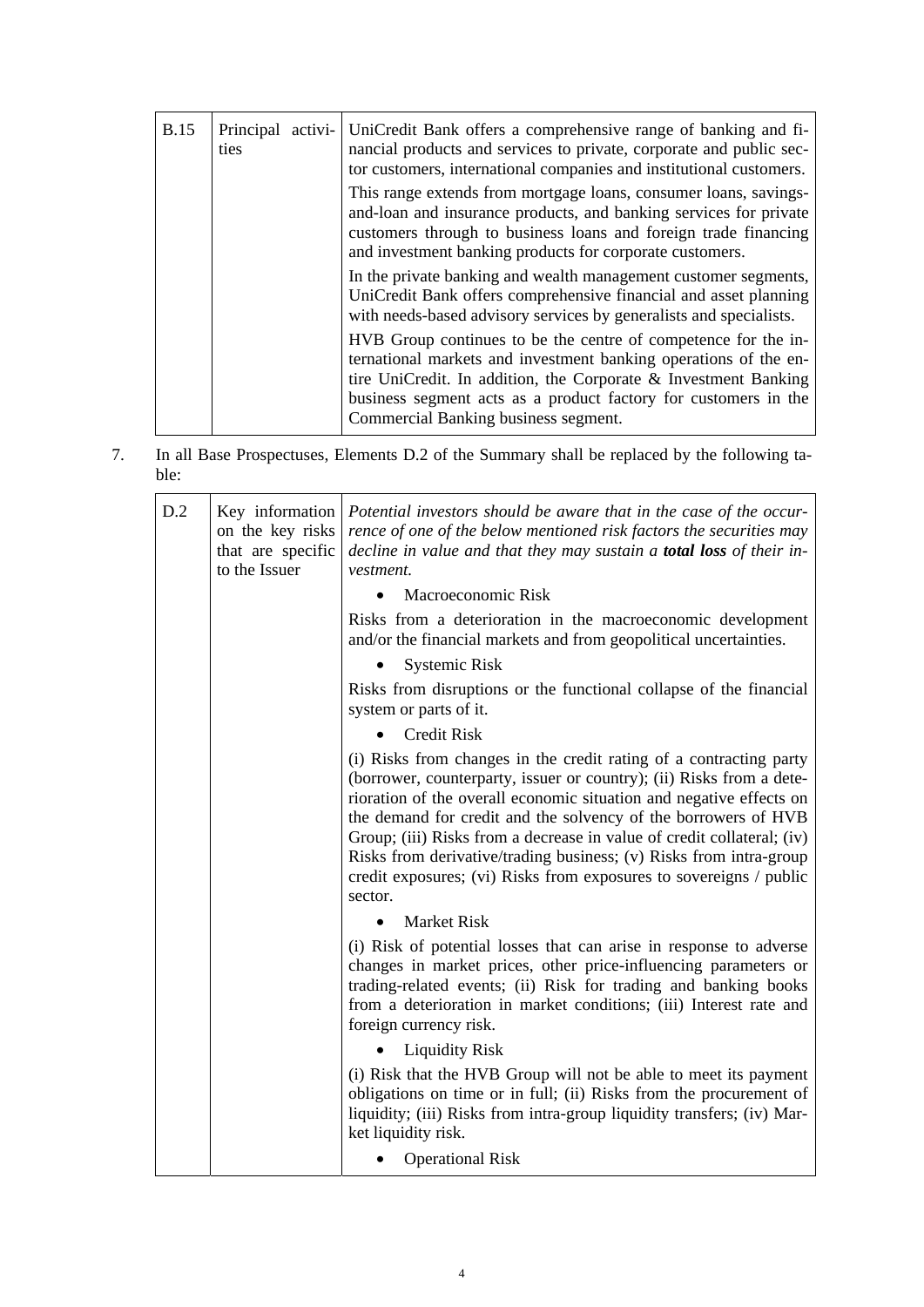|  | (i) Risk of losses resulting from inadequate or failed internal pro-<br>cesses, people and systems, as well as from external events; (ii) IT<br>risks; (iii) Compliance Risk; (iv) Legal and tax risks.                                                                                                                                                                                                                                                                    |
|--|----------------------------------------------------------------------------------------------------------------------------------------------------------------------------------------------------------------------------------------------------------------------------------------------------------------------------------------------------------------------------------------------------------------------------------------------------------------------------|
|  | <b>Business Risk</b>                                                                                                                                                                                                                                                                                                                                                                                                                                                       |
|  | Risks of losses arising from unexpected negative changes in the<br>business volume and/or margins.                                                                                                                                                                                                                                                                                                                                                                         |
|  | Real estate Risk                                                                                                                                                                                                                                                                                                                                                                                                                                                           |
|  | Risk of losses resulting from changes in the fair value of the real<br>estate portfolio of HVB Group.                                                                                                                                                                                                                                                                                                                                                                      |
|  | Financial investment risk                                                                                                                                                                                                                                                                                                                                                                                                                                                  |
|  | Risk of decreases in the value of the investment portfolio of the<br>HVB Group.                                                                                                                                                                                                                                                                                                                                                                                            |
|  | <b>Reputational Risk</b>                                                                                                                                                                                                                                                                                                                                                                                                                                                   |
|  | Risk of a negative effect on the income statement caused by ad-<br>verse reactions by stakeholders due to a changed perception of<br>HVB Group.                                                                                                                                                                                                                                                                                                                            |
|  | <b>Strategic Risk</b>                                                                                                                                                                                                                                                                                                                                                                                                                                                      |
|  | (i) Risk that results from management either not recognising or not<br>correctly assessing significant developments or trends in the HVB<br>Group's environment; (ii) Risks arising from the strategic orienta-<br>tion of HVB Group's business model; (iii) Risks arising from the<br>consolidation of the banking market; (iv) Risks arising from<br>changing competitive conditions in the German financial sector;<br>(v) Risks arising from a change in HVB's rating. |
|  | <b>Regulatory Risks</b>                                                                                                                                                                                                                                                                                                                                                                                                                                                    |
|  | (i) Risks arising from changes to the regulatory and statutory envi-<br>ronment of HVB Group; (ii) Risks in connection with potential<br>resolution measures or a reorganisation proceeding.                                                                                                                                                                                                                                                                               |
|  | Pension risk                                                                                                                                                                                                                                                                                                                                                                                                                                                               |
|  | Risk that the pension provider will have to provide additional capi-<br>tal to service the vested pension commitments.                                                                                                                                                                                                                                                                                                                                                     |
|  | Risks arising from outsourcing activities                                                                                                                                                                                                                                                                                                                                                                                                                                  |
|  | Cross-risk-type, which affects the following risk types in particu-<br>lar: operational risk, reputational risk, strategic risk, business risk,<br>credit, market and liquidity risk.                                                                                                                                                                                                                                                                                      |
|  | Risks from concentrations of risk and earnings                                                                                                                                                                                                                                                                                                                                                                                                                             |
|  | Risks from concentrations of risk and earnings indicate increased<br>potential losses and represent a business-strategy risk for HVB<br>Group.                                                                                                                                                                                                                                                                                                                             |
|  | Risks from the stress testing measures imposed on HVB<br>Group                                                                                                                                                                                                                                                                                                                                                                                                             |
|  | The business performance of HVB and HVB Group could be<br>negatively affected in case of a poor stress test performance by<br>HVB, HVB Group, UniCredit S.p.A. or one of the financial insti-<br>tutions with which they do business.                                                                                                                                                                                                                                      |
|  | Risks from inadequate risk measurement models                                                                                                                                                                                                                                                                                                                                                                                                                              |
|  | It is possible that the internal models of HVB and HVB Group<br>could be rated as inadequate following investigations or verifica-                                                                                                                                                                                                                                                                                                                                         |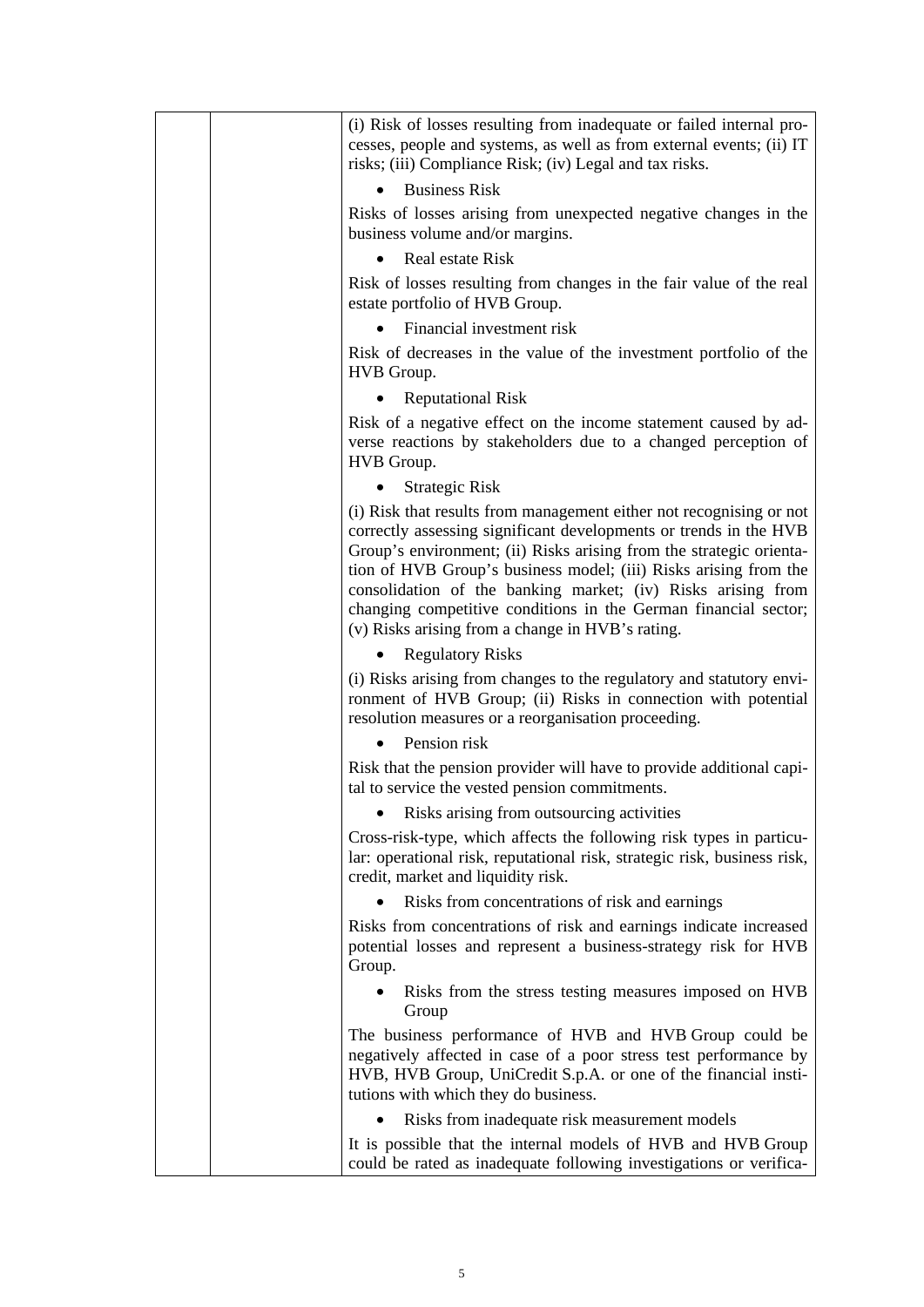|  | tion through the regulatory authorities, or that they could underes-<br>timate existing risks.                                                                                    |
|--|-----------------------------------------------------------------------------------------------------------------------------------------------------------------------------------|
|  | • Unidentified/unexpected risks                                                                                                                                                   |
|  | HVB and HVB Group could incur greater losses than those calcu-<br>lated with the current risk management methods or losses previ-<br>ously left out of its calculations entirely. |

8. In all Base Prospectuses, the first sentence of the first paragraph in the section "DESCRIPTION OF THE ISSUER" shall be replaced by the following sentence:

"The description of the Issuer included in the Registration Document of UniCredit Bank AG dated 21 April 2017, the audited consolidated financial statements of HVB Group as of 31 December 2015, contained in the Annual Report HVB Group 2015, the audited consolidated financial statements of HVB Group as of 31 December 2016 contained in the Annual Report HVB Group 2016, the audited unconsolidated financial statements as of 31 December 2016, contained in the Annual Report UniCredit Bank AG (HVB) 2016 are hereby incorporated by reference into this Base Prospectus."

- 9. In the Base Prospectus dated 24 August 2016 for the issuance of Interest Securities, the second paragraph in the section "DESCRIPTION OF THE ISSUER" together with all corresponding F-pages of the Base Prospectuses shall be deleted.
- 10. In all Base Prospectuses, in the section "GENERAL INFORMATION", "Availability of Documents" the first sentence up to and excluding the words "the forms of the Global Notes," shall be replaced by the following text:

"Copies of the articles of association of the Issuer, the consolidated annual reports in respect of the fiscal years ended 31 December 2015 and 2016 of the Issuer, the unconsolidated annual financial statements of the Issuer in respect of the fiscal year ended 31 December 2016 prepared in accordance with the German Commercial Code (*Handelsgesetzbuch*),"

11. In all Base Prospectuses, the text in section "GENERAL INFORMATION", "Significant Changes in HVB's Financial Position and Trend Information" shall be replaced by the following text:

"The performance of HVB Group will depend on the future development on the financial markets and the real economy in 2017 as well as other remaining imponderables. In this environment, HVB Group will continuously adapt its business strategy to reflect changes in market conditions and carefully review the management signals derived from this on a regular basis.

There has been (i) no significant change in the financial position of the HVB Group which has occurred since 31 December 2016, and (ii) no material adverse change in the prospects of the HVB Group since 31 December 2016, the date of its last published audited financial statements."

- 12. In all Base Prospectuses, the section "GENERAL INFORMATION", "Information incorporated by reference in this Base Prospectus", shall be modified as follows:
- *a) In the section "Registration Document of UniCredit Bank AG, dated 22 April 2016" of the table, the first two columns shall be replaced by the following columns:*

**Registration Document of UniCredit Bank AG, dated 21 April 20173)**

**Risk Factors**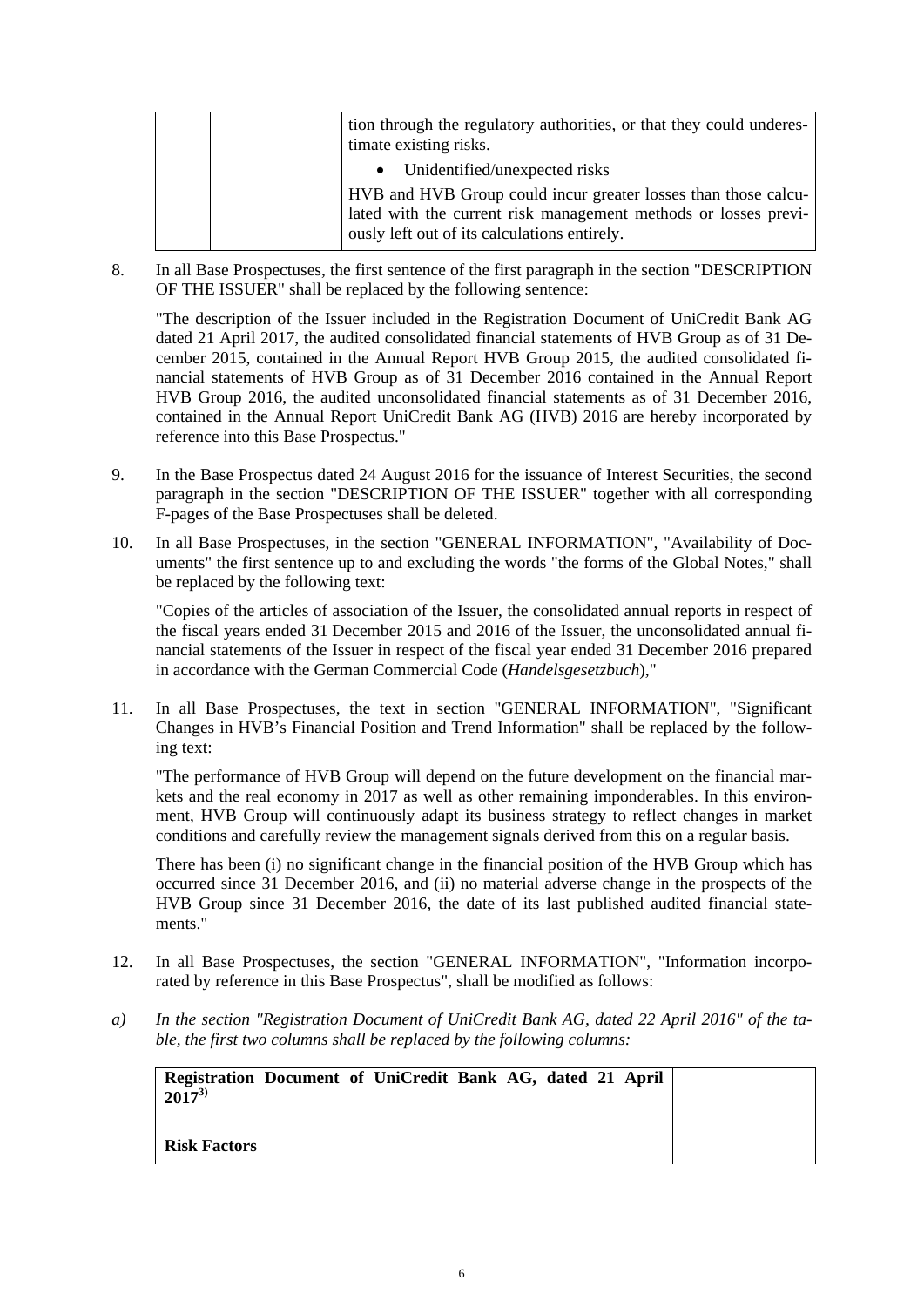| Risks relating to the business activity of HVB Group         | p. 3 to 14  |
|--------------------------------------------------------------|-------------|
| <b>Statutory Auditors</b>                                    | p. 14       |
| <b>UniCredit Bank AG</b>                                     |             |
| Information about HVB, the parent company of HVB Group       | p. 15       |
| Programme Transform 2019                                     | p.15        |
| <b>Business Overview</b>                                     |             |
| Principal Activities                                         | p. 15       |
| Business segments of HVB Group                               | p. 15 to 17 |
| <b>Principal Markets</b>                                     | p. 17       |
| <b>Management and Supervisory Bodies</b>                     | p. 17 to 19 |
| <b>Major Shareholders</b>                                    | p. 19       |
| <b>Auditors</b>                                              | p. 20       |
| <b>Legal and Arbitration Proceedings</b>                     | p. 20 to 22 |
| Proceedings Related to Actions by the Regulatory Authorities | p. 22       |

*Except for the item "Risk Factors", all page references in the third column of the table shall be deleted and replaced by the following page numbers:* 

| <b>Base Prospectus</b>                                                                                                   | Page number |
|--------------------------------------------------------------------------------------------------------------------------|-------------|
| Base Prospectus dated 28 June 2016 for the issuance of Securities with<br>Single-Underlying (without capital protection) | p. 63       |
| Base Prospectus dated 24 August 2016 for the issuance of Interest Secu-<br>rities                                        | p. 54       |
| Base Prospectus dated 21 February 2017 for the issuance of Knock-out<br><b>Securities and Warrants</b>                   | p.60        |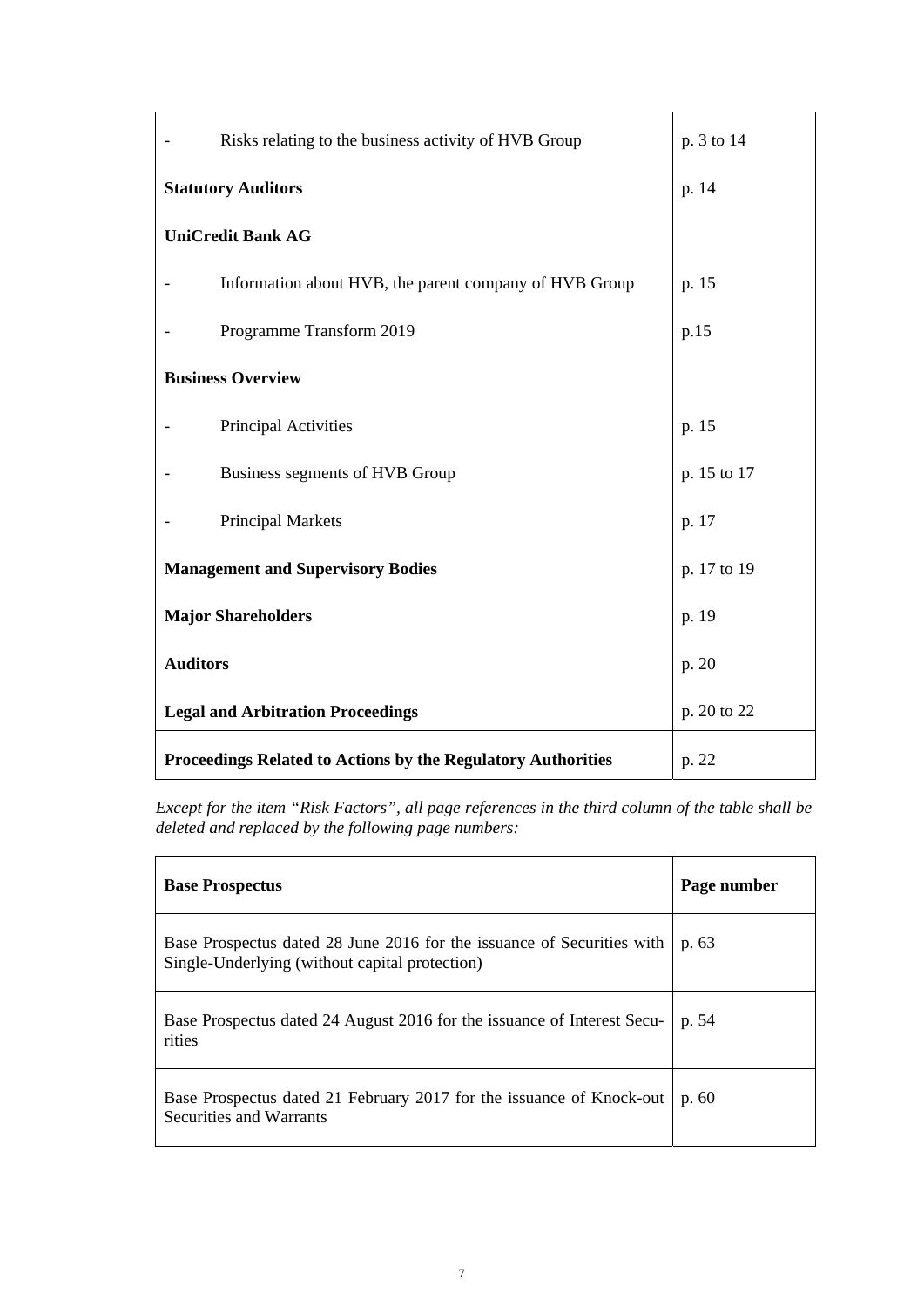*b) In the section "Audited financial statements of HVB Group of the fiscal year ended 31 December 2015 (Annual Report HVB Group 2015)" of the table, the first two columns shall be replaced by the following columns:* 

| Audited financial statements of HVB Group for the fiscal year end-<br>ed 31 December 2016 (Annual Report HVB Group 2016) <sup>2)</sup> |                                                           |               |
|----------------------------------------------------------------------------------------------------------------------------------------|-----------------------------------------------------------|---------------|
|                                                                                                                                        | <b>Consolidated Income Statement</b>                      | p. 94 to 95   |
|                                                                                                                                        | <b>Consolidated Balance Sheet</b>                         | p. 96 to 97   |
|                                                                                                                                        | Statement of Changes in Consolidated Shareholders' Equity | p. 98 to 99   |
|                                                                                                                                        | <b>Consolidated Cash Flow Statement</b>                   | p. 100 to 101 |
|                                                                                                                                        | <b>Notes</b>                                              | p. 102 to 238 |
|                                                                                                                                        | <b>Independent Auditors' Report</b>                       | p. 239        |

*c) In the section "Audited unconsolidated financial statements (Jahresabschluss) of UniCredit Bank AG for the fiscal year ended 31 December 2015 (Annual Report UniCredit Bank AG (HVB) 2016)" of the table, the first two columns shall be replaced by the following columns:* 

| Audited unconsolidated financial statements ( <i>Jahresabschluss</i> ) of<br>UniCredit Bank AG for the fiscal year ended 31 December 2016<br>(Annual Report UniCredit Bank AG (HVB) 2016) <sup>2)</sup> |                                       |              |
|---------------------------------------------------------------------------------------------------------------------------------------------------------------------------------------------------------|---------------------------------------|--------------|
|                                                                                                                                                                                                         | Income Statement of UniCredit Bank AG | p. 82 to 83  |
|                                                                                                                                                                                                         | Balance Sheet of UniCredit Bank AG    | p. 84 to 89  |
|                                                                                                                                                                                                         | <b>Notes</b>                          | p. 90 to 146 |
|                                                                                                                                                                                                         | Auditors' Report                      |              |

*d) In the section "Audited financial statements of HVB Group for the fiscal year ended 31 December 2014 (Annual Report HVB Group 2014)" of the table the first two columns shall be replaced by the following columns:* 

| Audited financial statements of HVB Group for the fiscal year end-<br>ed 31 December 2015 (Annual Report HVB Group 2015) <sup>2)</sup> |               |
|----------------------------------------------------------------------------------------------------------------------------------------|---------------|
| Consolidated Income Statement                                                                                                          | p. 114 to 115 |
| <b>Consolidated Balance Sheet</b>                                                                                                      | p. 116 to 117 |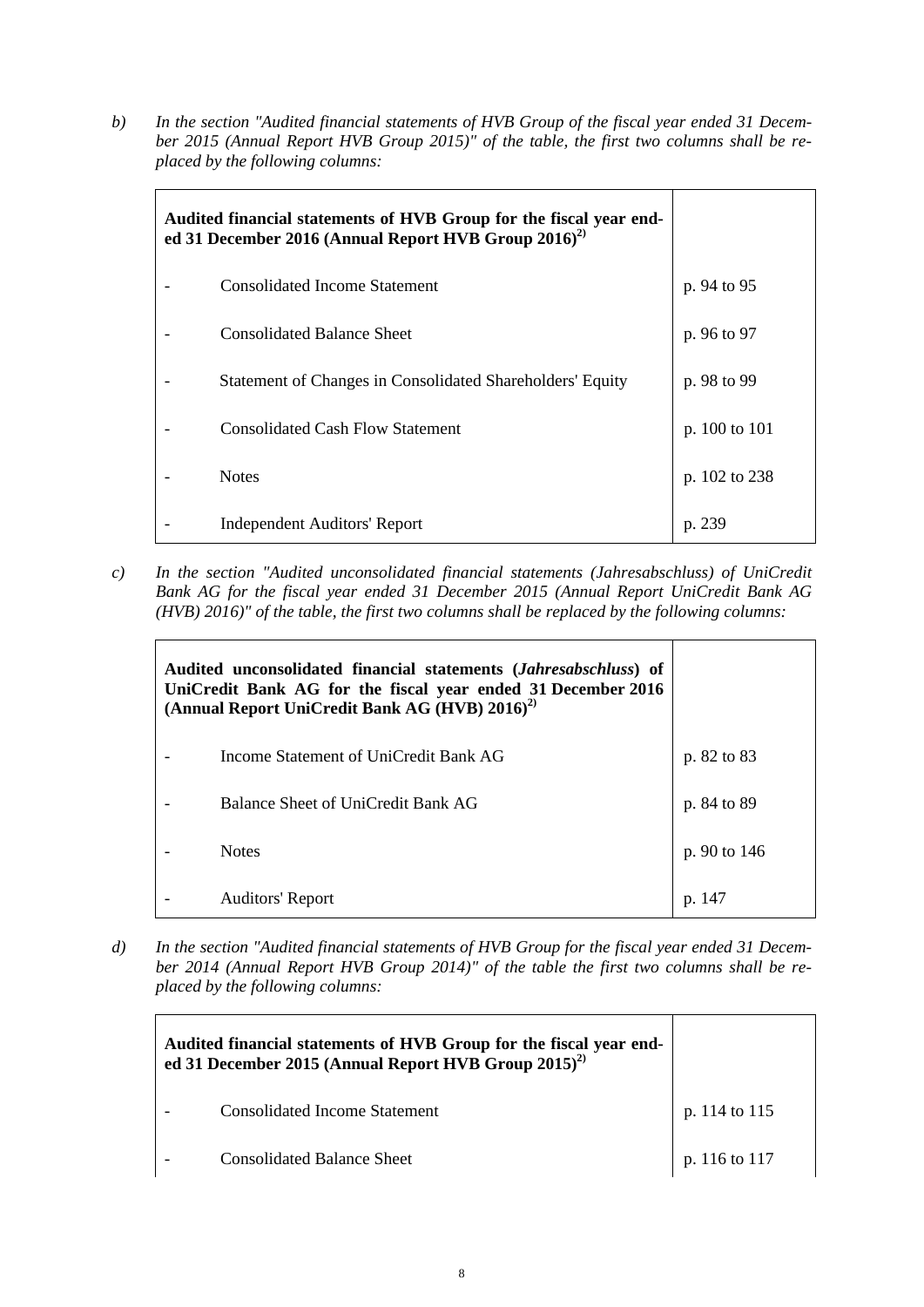| Statement of Changes in Consolidated Shareholders' Equity | p. 118 to 119 |
|-----------------------------------------------------------|---------------|
| Consolidated Cash Flow Statement                          | p. 120 to 121 |
| <b>Notes</b>                                              | p. 122 to 252 |
| <b>Independent Auditors' Report</b>                       | p. 253        |

- *e) The footnotes below the table shall be replaced by the following footnotes:* 
	- "<sup>1)</sup> The document is published on the following website of the Issuer: http://www.onemarkets.de/de/produkte/rechtliche-hinweise/basisprospekte.html <sup>2)</sup> The document is published on the following website of the Issuer: http://investors.hypovereinsbank.de/cms/english/investorrelations/index.html  $3)$  The document is published on the following website of the Issuer: http:// www.onemarkets.de/de/rechtliches/registrierungsdokumente-uvp.html"
- 13. In the Base Prospectus dated 21 February 2017 for the issuance of Knock-out Securities and Warrants, in the table in the section "GENERAL INFORMATION", "Information incorporated by reference in this Base Prospectus" the section "Base prospectus of UniCredit Bank AG dated 24 August 2016 for the issuance of Interest Securities - Unaudited Consolidated Results of HVB Group as of 30 June 2016 (Interim Report at 30 June 2016 of HVB Group)" shall be deleted.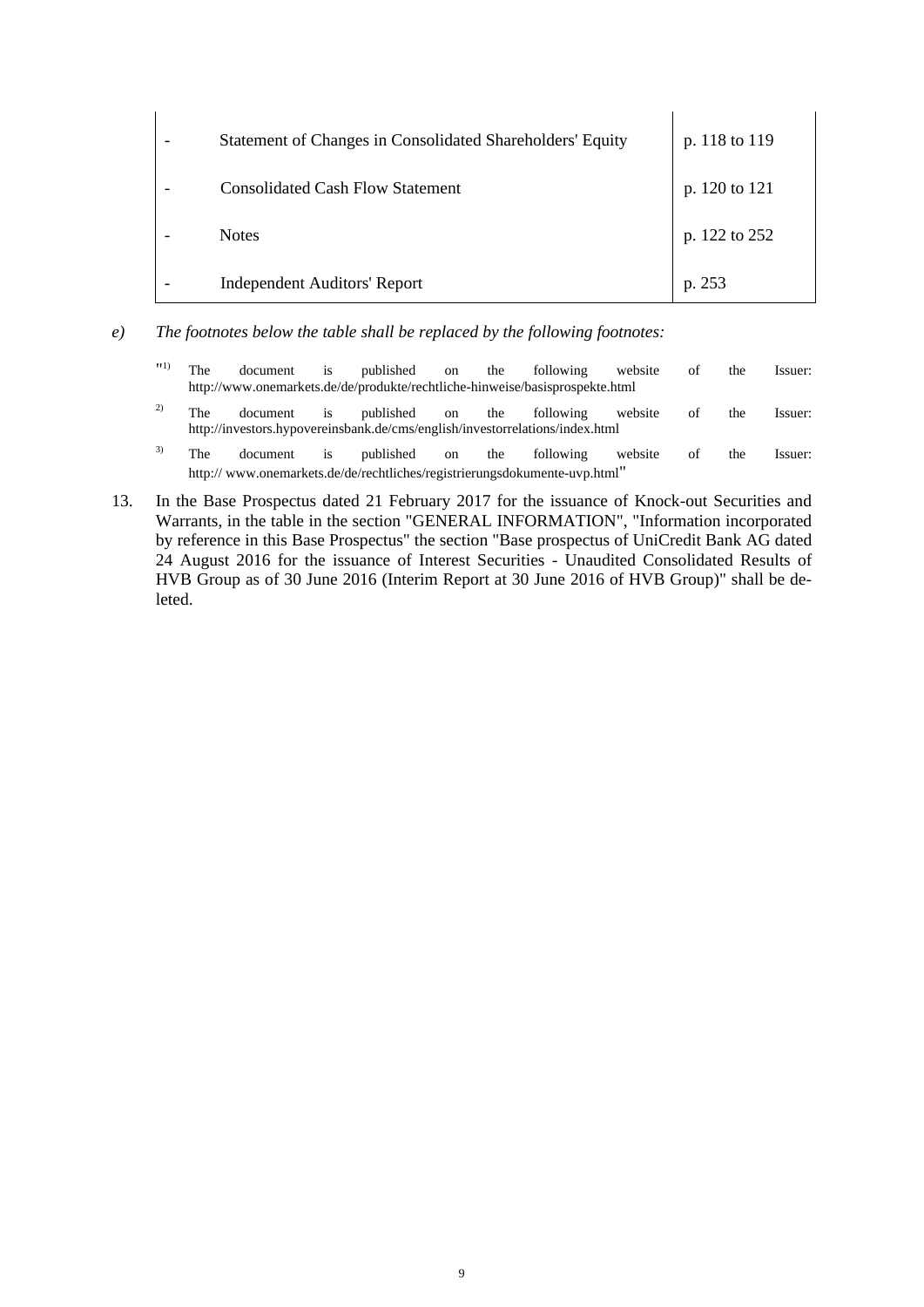- B) In the Base Prospectus dated 21 February 2017 for the issuance of Knock-out Securities and Warrants a material mistake exists in the form that, although the section "*Part C - Special Conditions of the Securities*" of this Base Prospectus provides for certain "Adjustment Events" in the case of currency exchange rates as underlying and although the definitions of FX Call Event make reference to a "§ 8 of the Special Conditions" the section "*[Special Conditions that apply for all product types:*" of this Base Prospectus does not contain any corresponding § 8 with respect to adjustments provisions for securities with currency exchange rates as underlying. For that reason the Base Prospectus dated 21 February 2017 for the issuance of Knock-out Securities and Warrants shall be modified as follows:
- 1. On page 85 of the Base Prospectus, the option starting with "*[Special Conditions that apply for all product types:*" shall be replaced by the following option:

## "**[***Special Conditions that apply for all product types:*

- § 5 **[**Issuer's Regular Call Right,**] [**Issuer's Extraordinary Call Right**]**
- § 6 Payments
- § 7 Market Disruptions

**[***In the case of a Share as Underlying, the following applies*:

§ 8 Adjustments, Replacement Specification**]**

**[***In the case of an Index as Underlying, the following applies*:

§ 8 Index Concept, Adjustments, Replacement Underlying, New Index Sponsor and New Index Calculation Agent, Replacement Specification**]**

**[***In the case of a commodity as Underlying, the following applies*:

§ 8 Relevant Trading Conditions, Adjustments, Replacement Reference Market**]**

**[***In the case of currency exchange rates as Underlying, the following applies:*

§ 8 Adjustments**]**

**[***In the case of futures contracts as Underlying, the following applies:*

§ 8 Contract Specifications, Adjustments, Replacement Futures Contract, Replacement Reference Market**]**

**[***In the case of Securities, where the Specified Currency is not the same as the Underlying Currency, the following applies*:

- § 9 New Fixing Sponsor, Replacement Exchange Rate**]]**
- 2. On page 195 of the Base Prospectus, before the wording "[*In the case of futures contracts as Underlying, the following applies:*", the following option shall be included:

"**[***In the case of currency exchange rates as Underlying, the following applies:* 

### **§ 8**

### **Adjustments**

(1) *Adjustments:* Upon the occurrence of an Adjustment Event the Calculation Agent shall in its reasonable discretion (§ 315 BGB) adjust the Terms and Conditions of these Securities (in particular the Underlying, the Ratio and/or all prices of the Underlying, which have been specified by the Calculation Agent) and/or all prices of the Underlying determined by the Calculation Agent on the basis of the Terms and Conditions of these Securities in such a way that the economic position of the Security Holders remains unchanged to the greatest extent possible. Any adjustment will be performed taking into consideration any adjustments made by the Determining Futures Exchange to the there traded Derivatives linked to the Underlying, and the remaining term of the Se-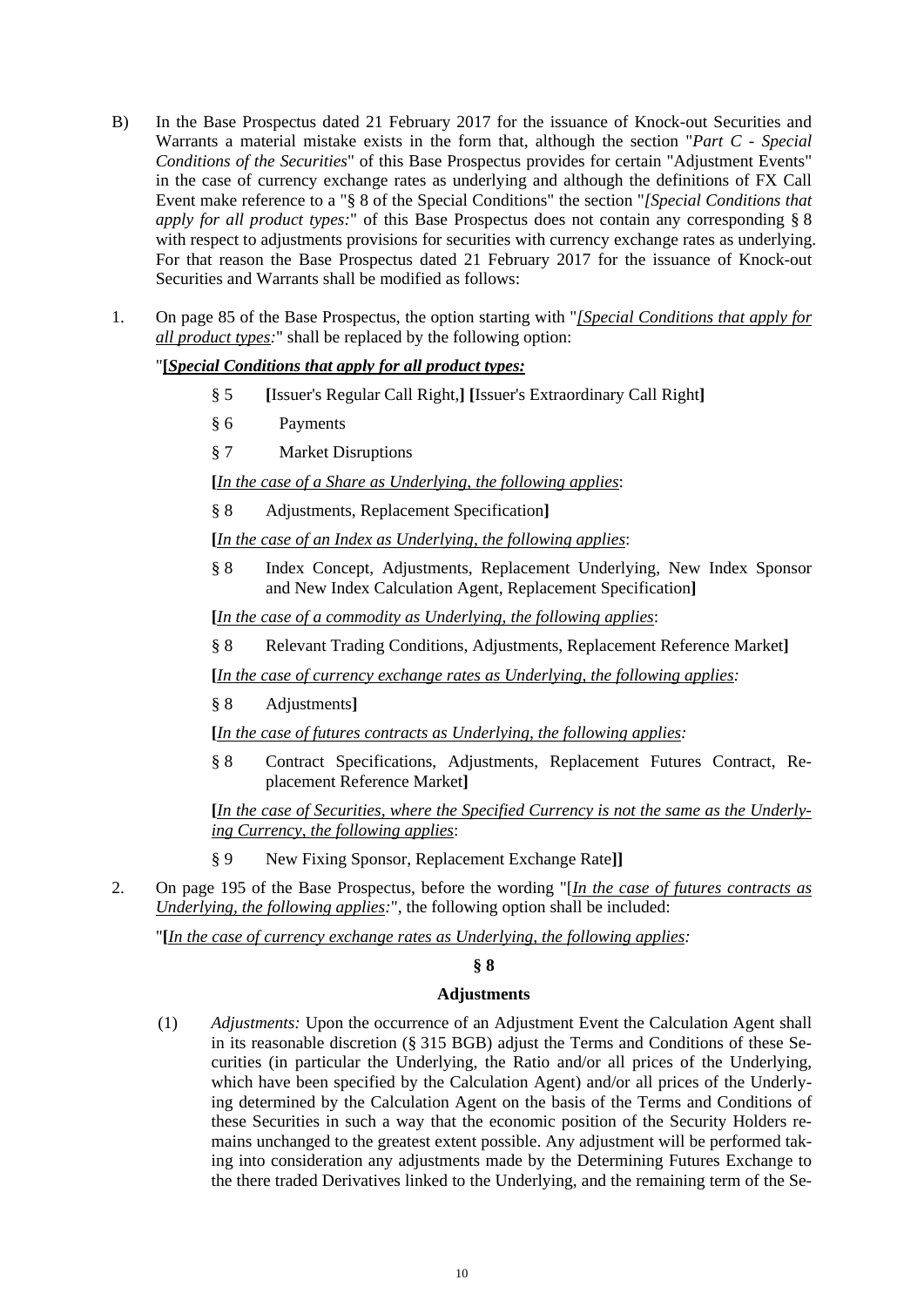curities as well as the latest available price of the Underlying. If the Calculation Agent determines that, pursuant to the rules of the Determining Futures Exchange, no adjustments were made to the Derivatives linked to the Underlying, the Terms and Conditions of these Securities regularly remain unchanged. The exercised adjustments and the date of the first application shall be notified according to § 6 of the General Conditions.

(2) The application of §§ 313, 314 BGB remains reserved.**]**"